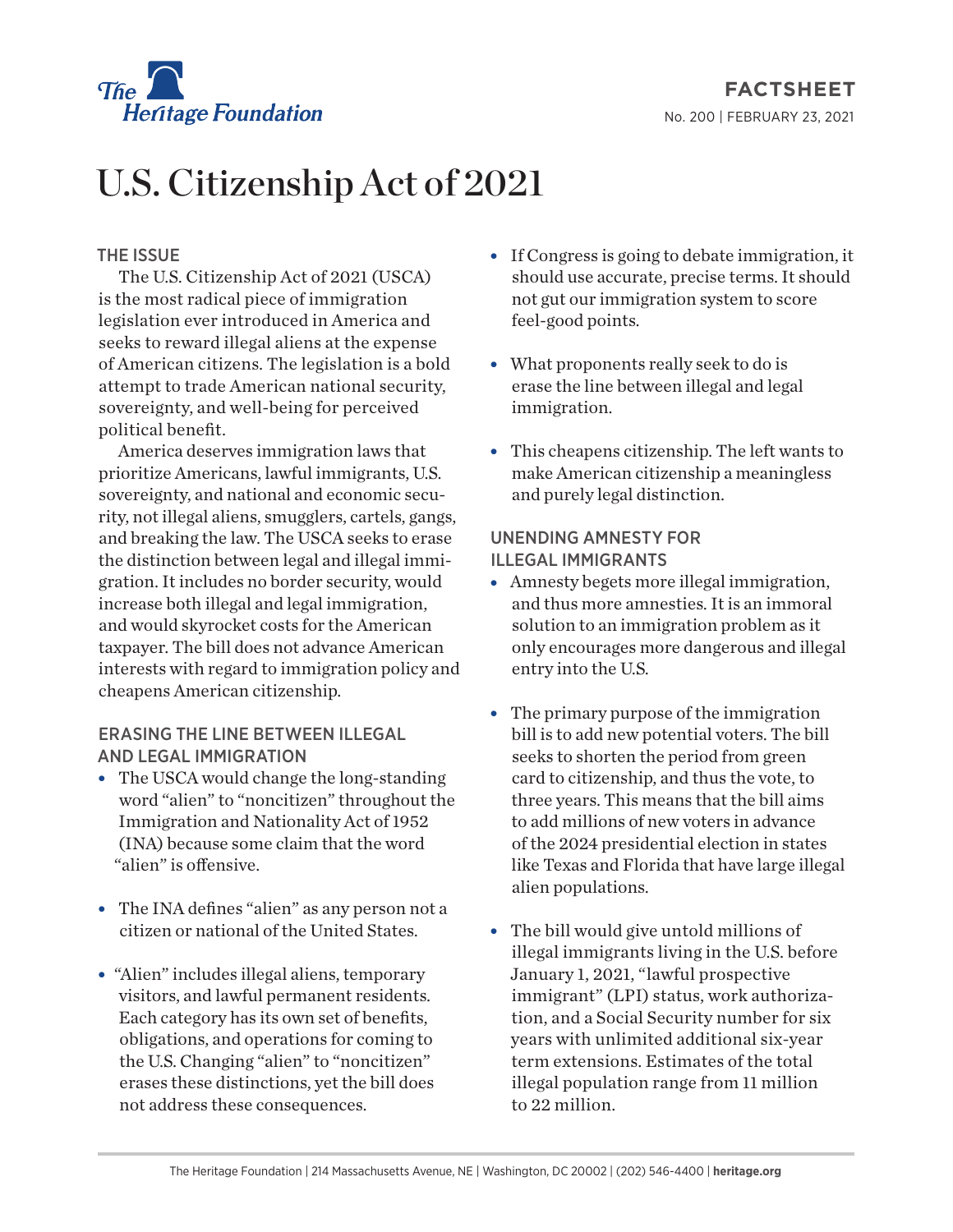- $\circ$  This rewards illegal aliens for breaking the law.
- $\circ$  The January 1, 2021, date is meaningless. Illegal aliens won't obey it, and fraudulent documents can easily overcome it. Previous amnesties have proven that document fraud is rampant and difficult to enforce in determining eligibility.
- LPIs could apply for a green card after five years and citizenship three years later.
- This tells future illegal aliens: Come to the U.S. illegally and you, too, will eventually get a green card.
- DREAM Act: The bill would provide green cards to anyone who entered the U.S. illegally before turning 18 years old.
	- $\circ$  This is far broader than giving green cards to the 869,000 DACA recipients who were required to enter the U.S. before 16 years of age.
	- $\circ$  This encourages more parents to make the irresponsible and dangerous journeys with their children or, worse, to send their children unaccompanied to enter the U.S. illegally.
	- $\circ$  The numbers of unaccompanied alien children crossing the border predictably skyrocketed after the Democrats passed the Unaccompanied Alien Minors Act, yet they refuse to close the loopholes they created. Instead, they continue to pursue political power on the backs of children by offering them more benefits and creating stronger pull factors.
- Temporary Protected Status (TPS) and Deferred Enforced Departure (DED): The bill would provide green cards to anyone who had TPS or DED by January 1, 2017.
- $\circ$  Giving permanent residence to TPS holders ignores Congress's own intentions for the program, the most obvious of which is that Congress made it "temporary."
- Agricultural workers: The bill would provide green cards to anyone who performed agricultural work for 400 workdays within five previous years.
- None of these adjustments to lawful permanent resident status counts against annual caps. Normally, the U.S. grants approximately 1 million green cards per year. This change would raise that number to unknown millions.
- $\bullet$  The bill would encourage fraud in adjustment applications by punishing the sharing of information with Immigration and Customs Enforcement (ICE) with a \$50,000 fine.
- $\bullet$  The bill would permit judicial review in district court after multiple administrative levels of review. Because of court backlogs, this would keep aliens in the U.S. years longer, achieving the illegal alien's objective.
- The bill would give schools grant money to "enhance opportunities for, and provide services to, immigrant children," including schools with at least 50 unaccompanied alien children.
	- $\circ$  Providing more benefits for illegal alien children demonstrates the left's pursuit of power on the backs of children.
	- $\circ$  The bill directs that unaccompanied alien children (UACs) be counted for purposes of these education grants, but the left otherwise obstructs counting of the illegal alien population.

#### RETURNING PREVIOUSLY DEPORTED ALIENS TO THE U.S.

• Aliens deported during the Trump Administration who had previously lived in the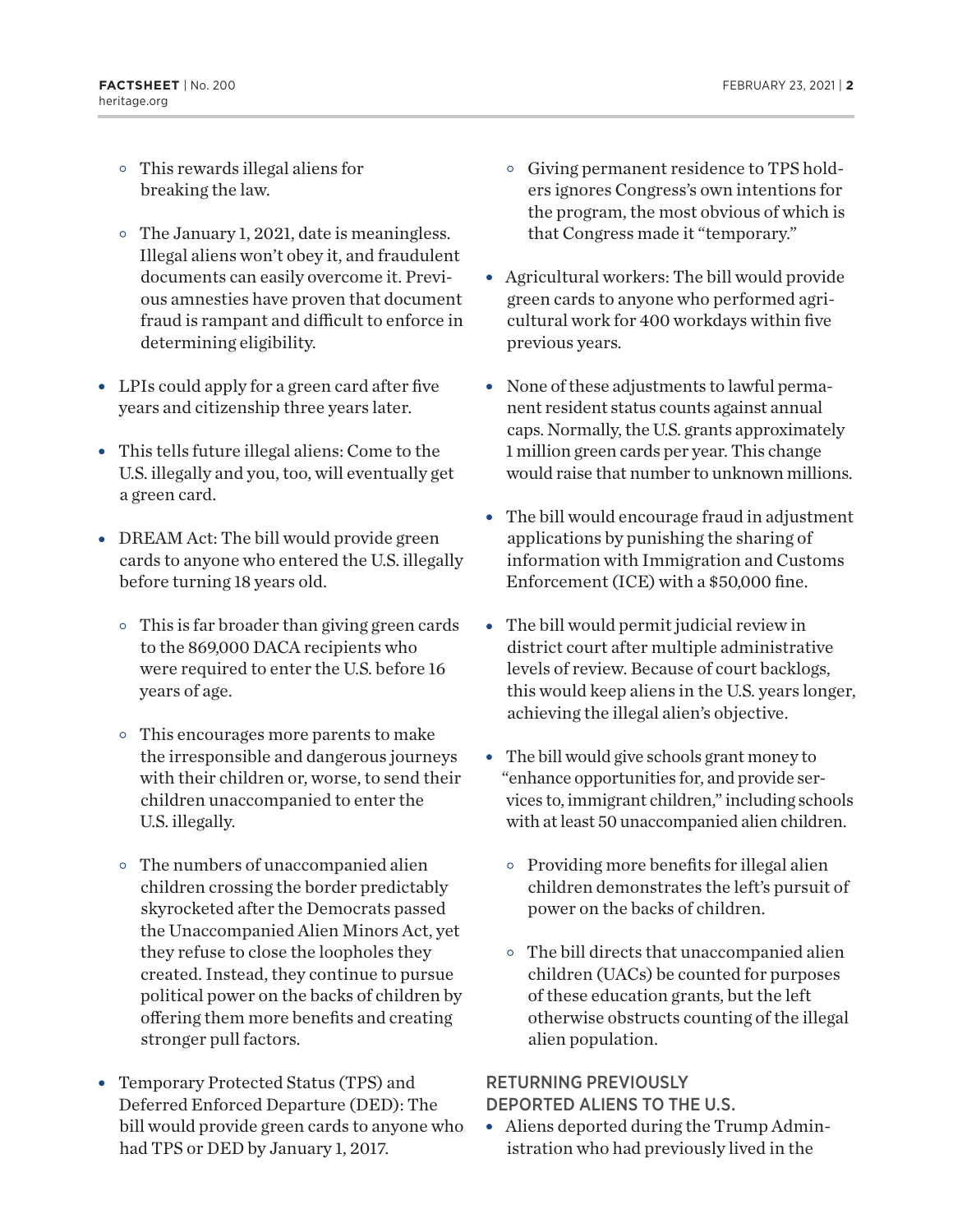U.S. for three years could return at taxpayer expense.

- Central Americans would be paroled into the U.S. for family reunification, disregarding Congress's own law that parole be individualized for exceptional, humanitarian purposes and that parolees be returned to their home countries.
- The State Department would have to advertise these programs in Central America to increase awareness.
	- $\circ$  The U.S. government would be an active participant in illegal immigration.
- $\bullet$  The multi-year bars to re-entry for aliens who lived in the U.S. illegally for more than six months and then left would be scrapped.
	- $\circ$  This also erases the consequences for overstaying a visa, a large segment of illegal immigration.

# TAXPAYER-FUNDED LAWYERS FOR REMOVABLE ALIENS

- Government-funded legal counsel would be required for "vulnerable populations" of removable aliens, including children; those financially unable to obtain "adequate" representation; a person with a disability; victims of abuse, torture, or violence; and pregnant or lactating woman, as well as parents of a U.S. citizen minor.
- The Attorney General could appoint a government-funded attorney for any other removable alien. This would treat non-Americans better than Americans, as Americans do not receive taxpayer-funded lawyers for civil proceedings.
- An Immigration Counsel Account would be created for deposit of \$25 surcharges imposed on immigration fees charged by U.S. Citizenship and Immigration Services (USCIS) and the State Department.
- $\circ$  U.S. immigration law has long and correctly stated that aliens can have legal representation, *but at no cost to the taxpayer*. This is sound policy: American taxpayers should not have to pay immigration attorneys' fees for someone who is deportable. It also is good fiscal policy when aliens routinely drag out proceedings for years with continuances, appeals, and motions to reconsider and reopen.
- $\circ$  The left has chipped away at that policy for decades, particularly for children. This bill would gut the policy.
- $\circ$  With open-border policies and excessive court processes, funding legal counsel for any population of aliens would be a bottomless fiscal pit.
- $\circ$  The \$25 surcharge on application fees would be a mere subsidy against the total cost of attorneys' fees.
- $\circ$  It is irresponsible for Congress to enact this drastic fiscal change without knowing the total cost.

## ENCOURAGING ASYLUM FRAUD

- $\bullet$  The bill would eliminate the one-year filing deadline for asylum applicants.
	- $\circ$  Requiring asylum applicants to apply for asylum within one year of arriving in the U.S. was one of the most effective tools that Congress created in the 1996 immigration reform law to combat asylum fraud.
	- $\circ$  The current law includes an exception to the one-year deadline for changed circumstances.
	- $\circ$  Asylum is about personal safety. If aliens do not apply for their safety within one year of arriving in the U.S., the validity of their claims is significantly undermined.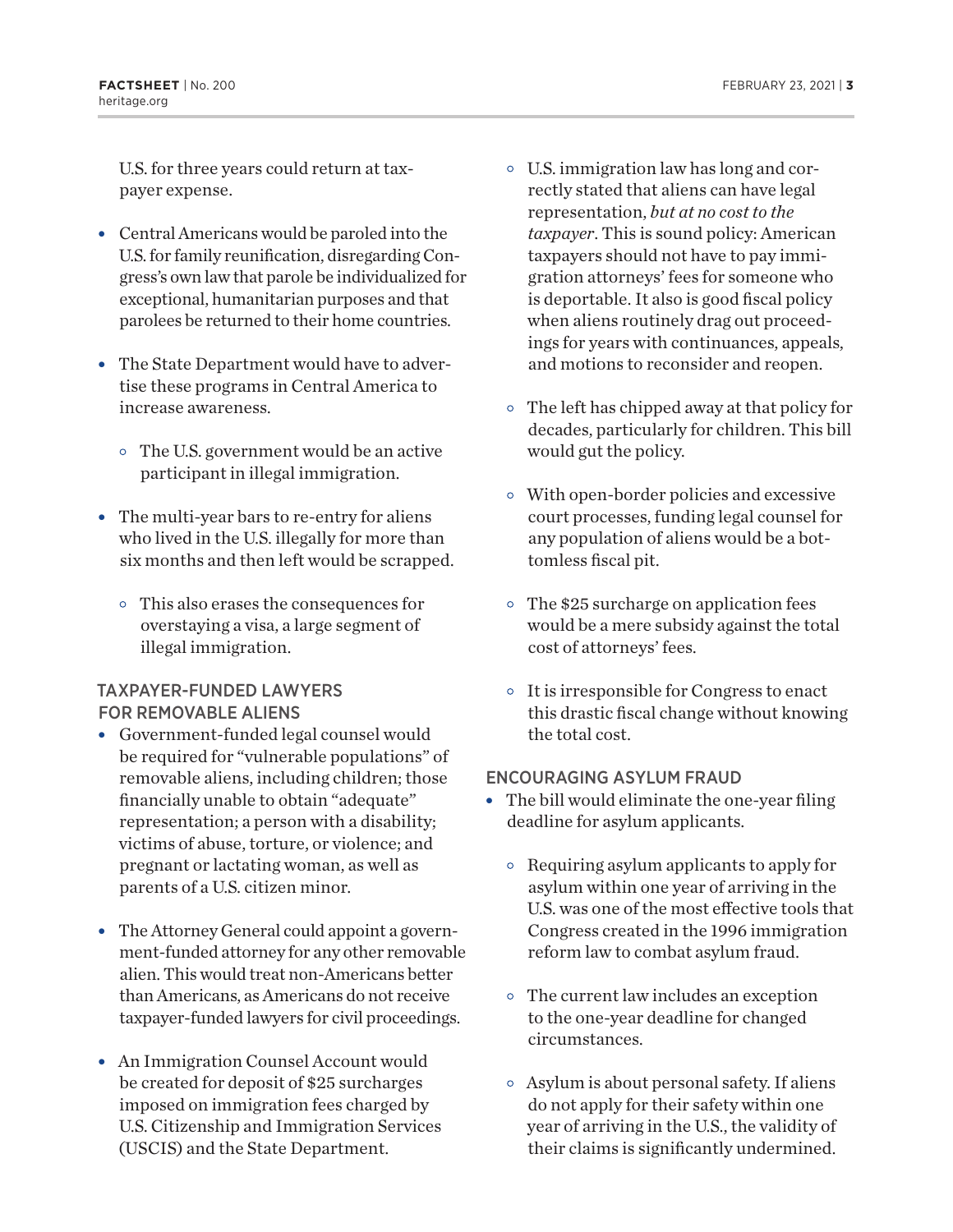- $\bullet$  The bill would codify the granting of work authorization to an asylum applicant no later than six months from filing the application.
	- $\circ$  This would encourage aliens to file fraudulent asylum applications solely to obtain work authorization.
- The USCA would authorize appropriations to reduce the USCIS asylum backlog. USCIS is a fee-funded agency.
	- $\circ$  Such appropriations would undermine the sound fiscal policy that immigration applicants should pay for their own fees and adjudications. Backlogs created by fraudulent asylum applicants shift the fiscal cost to the taxpayers.
- The bill would increase the number of immigration judges to decrease the court backlog.
	- $\circ$  Without an increase in the number of ICE attorneys to prosecute the court cases, the backlog will not decrease.
	- $\circ$  Both USCIS and immigration court backlogs would continue to grow because of the left's open-border policies and a drastic increase in the refugee admissions ceiling.

## INCREASING ALL TYPES OF LEGAL IMMIGRATION

- The USCA would raise the annual per-country limit on family-based immigration and eliminate the country cap for employment visas.
	- $\circ$  The increase in family-based immigration would increase chain migration, which provides green cards based on family relations rather than merit and skills an immigrant brings to the U.S. economy. With the erroneous application of the Fourteenth Amendment to birthright citizenship, it would also allow the children born to those present in the country

without citizenship to become U.S. citizens upon birth.

- $\circ$  The per-country cap has existed to treat all countries equitably. Removing it would greatly benefit China and India while disadvantaging allies like the United Kingdom, Israel, and South Korea.
- The bill would exempt spouses and children of green card holders from employment-based immigration quotas, thereby expanding the number of green cards available to employment-based immigrants.
- The definition of "immediate relative" would be expanded to include spouses and minor children of lawful permanent residents, including children born abroad.
	- $\circ$  This would accelerate chain migration.
- Diversity visas would be increased from 55,000 to 80,000 annually.
	- $\circ$  This program should be repealed, not expanded.
	- $\circ$  Winners of these visas are selected by lottery. A sovereign nation should select immigrants based on skill and merits, not luck.
	- $\circ$  Terrorists have exploited this program to enter the United States.
- The USCA would create a Regional Economic Development Visa Pilot Program with 10,000 new visas for immigrants whose employment is "essential" for economic development in cities or counties.
	- $\circ$  Hiring Americans should be the priority, especially in a COVID-wracked economy.
	- $\circ$  In the alternative, refugees should be resettled in such geographical areas.